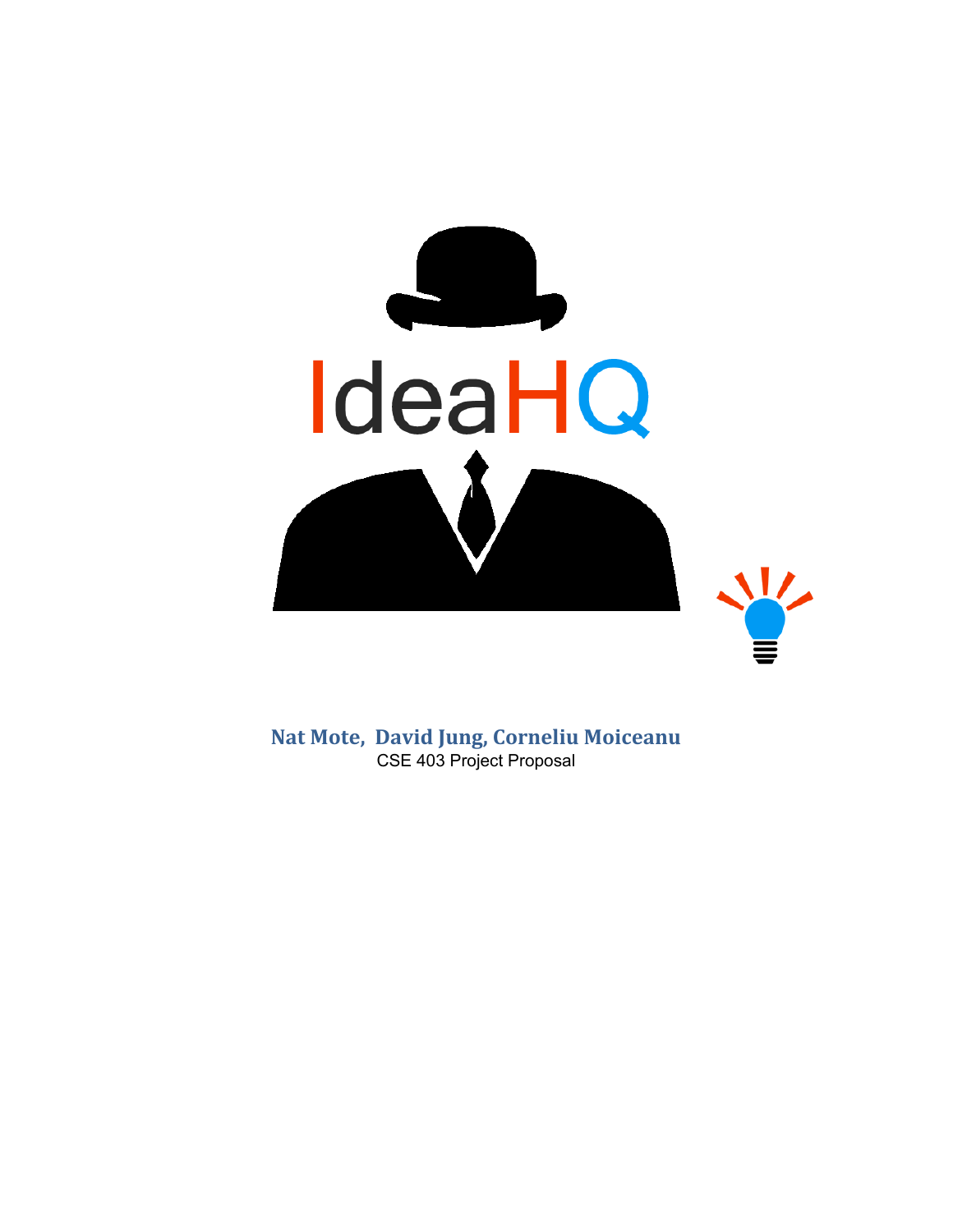#### **Vision**

- To create an open-source user-driven repository of ideas.
- To inspire creativity, fuel imagination, and provide the ecosystem for ideas to become reality.

## **The Problem**

- There are far fewer software engineers than non-software engineers. Let's call the software engineers Group 1 and the others Group 2.
- Many fantastic ideas for software originate from Group 2 but have no way to get to Group 1.
- Group 1 can't possibly think up all the good ideas of tomorrow, either profitable or meant for greatness (or both!).
- Group 2 should have the ability to inspire Group 1 to pursue worthwhile, interesting projects.
- Currently, there is no venue that would allow these two groups to pool their talents in an organized and meaningful way.

# **What will your project accomplish?**

- Provide a tool through which anyone can submit software ideas that can be implemented by members of the community.
- Enable the software engineers to adopt ideas and, most importantly, foster those ideas in their growth into active development projects.
- Connect the people who are able to cleverly formulate real problems to the people who have the ability to solve those problems.
- Create a community and atmosphere that is passionate about finding, thinking/talking about, and solving problems.

## **Minimum Viable Product**

- Ability to register users (software engineers and non-software engineers)
	- Create login credentials,
	- New user email verification.
- Ability to submit ideas to the pool.
- Enable registered users to provide feedback (comment) on ideas that have been submitted.
- Vote on submitted ideas, provide recommendations and propose solutions.
- Enable users to indicate to the community that they are working on implementing a specific solution for an idea.

## **Additional features**

● Ability to provide information about pre-existing solutions (some ideas might already have an answer).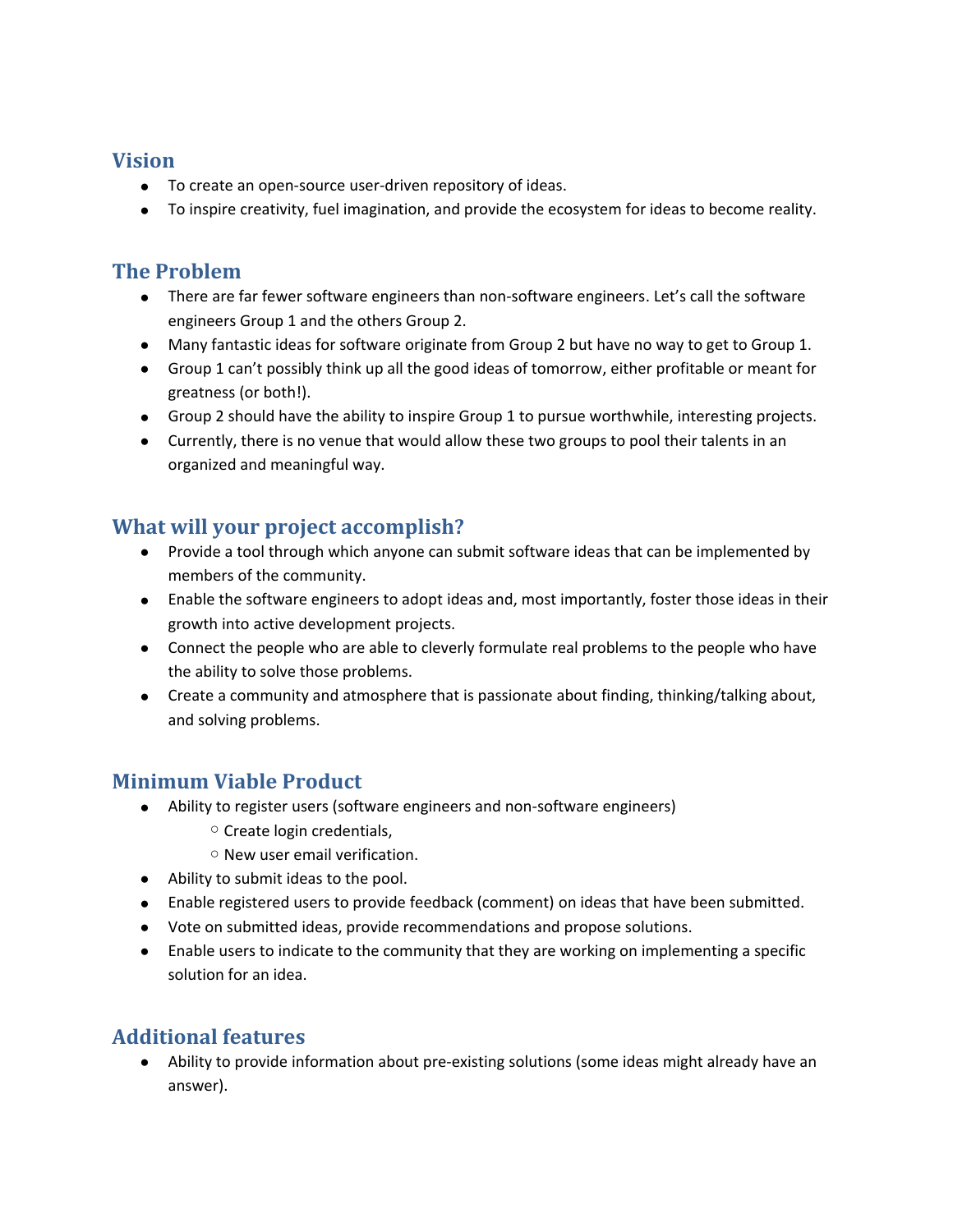- Ability to follow the progress of an idea, and the ability for implementers to provide project details and status.
- Ability for multiple implementers to work on different interpretations of the idea.
- Ranking system for users.
- OpenID login.

#### **Appropriate scope**

- This project has a small enough minimum viable product that it can almost certainly be completed by a group of 7 people by the end of the quarter.
- There are enough ideas for useful features that there will be no shortage of improvements that can be made once the minimum viable product has been completed.

## **What's your toolchain and runtime (early assessment)?**

(<http://www.jeffknupp.com/blog/2012/02/09/starting-a-django-project-the-right-way/>)

- 1. Django project
- 2. All resources under source control (with git)
- 3. Environment independent install of project (using virtualenv)
- 4. Automated deployment and testing (using Fabric)
- 5. Automatic database migrations (using South)
- 6. PostgreeSQL database.



#### **Risks**

- Unfamiliar tool chain and process.
- Potential risk that not all team members will be there 100%.
- Possibility that there will be no interest in this project (which would indicate, ironically, that this would be a good project. If this already existed, maybe we would have found a better idea).